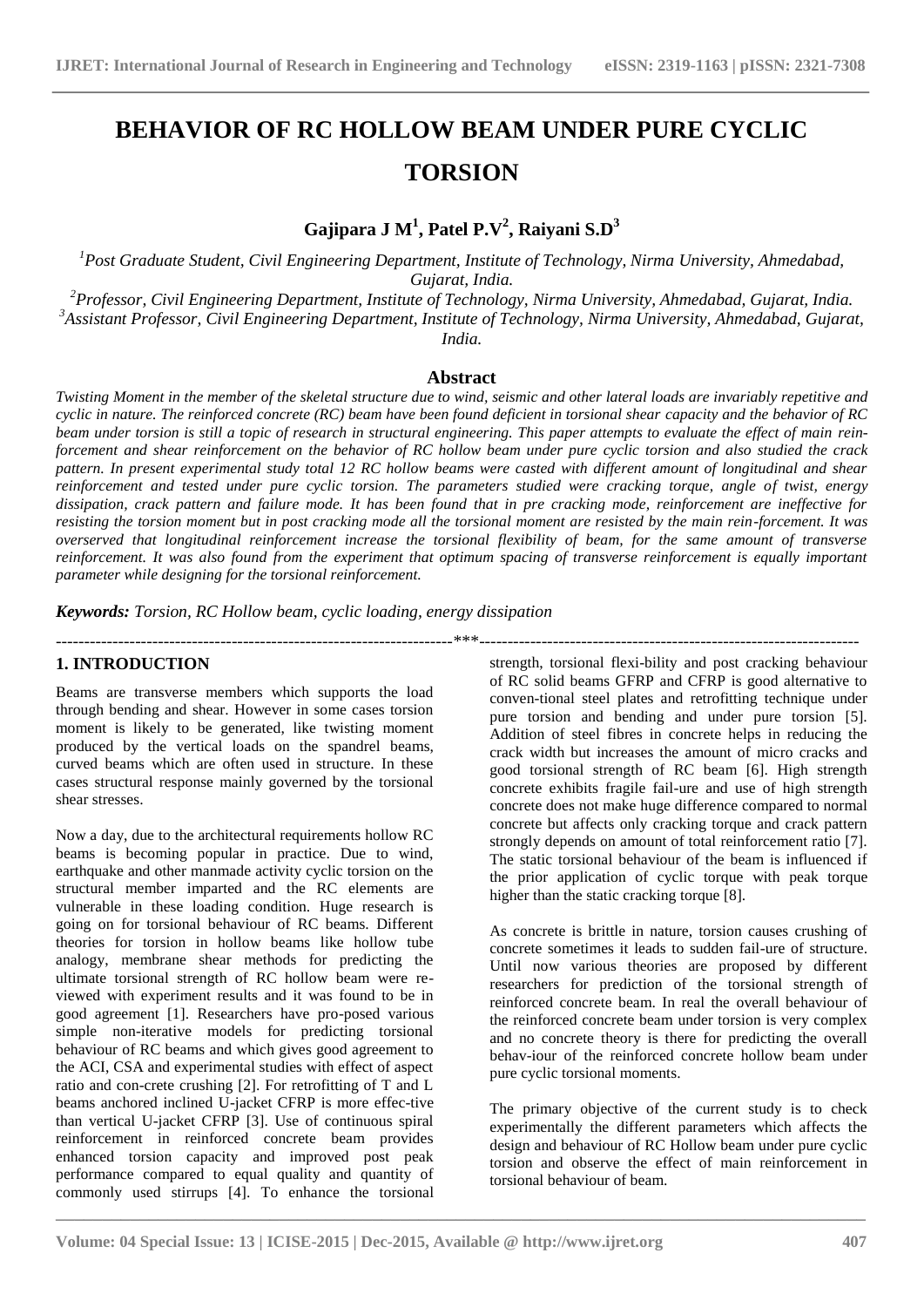To achieve above objectives, author casted and tested 6 hollow beams having same size (150 mm x 150 mm x 1500 mm) with longitudinal reinforcement bar diameter varies from 8mm to 12mm and keeping constant transverse reinforcement of 8mm diameter with spacing of 100mm and 150mm. Studied parameter are cracking torque, angle of twist, energy dissipation, crack pattern and failure mode of RC Hollow beam under pure cyclic torsion.

# **2. EXPERIMENTAL PROGRAMME**

### **2.1 Material and Beam Specification**

To understand the behaviour of hollow RC beam under pure cyclic torsion total six beams were casted and tested under pure cyclic torsion using the Torsion Frame. To create hollow section in the beam PVC pipe was inserted at the time of the casting on the centre line of section and supported on the hollow ply wood side panels in the formwork. The beam was cured with jute bags for 28 days and then tasted under pure cyclic torsion. Reinforcement details are shown below in Table 1 of test beams. All beams having same grade of cocrete having chractaristic compressive strength after 28 days as  $25N/mm^2$ . Stirrups in all beams are of same 8-mm diameter with yield strength of 415N/mm<sup>2</sup> . w/c ration was 0.45 and OPC grade 53 cement was used in casting. Concrete mix praportion was 1:1.68:2.7

# **2.2 Test Procedure**

(Cement: Fine Agreegate: Coares agreegate) as per IS:10262 – 2009.

Notation for the beam is given as B for beam, and the digits shown after L is diameter of longitudinal steel, S-stirrup spacing. For example BL8S100 means beam having 8 mm longitudinal steel and stir-rups @ 100 mm spacing. The details of beam are shown in Table1:

|  |  | Table 1: Test Beam specification |
|--|--|----------------------------------|
|--|--|----------------------------------|

|                 | Longitu-    | Stirrups         | No. of         |
|-----------------|-------------|------------------|----------------|
| <b>Beam</b>     | dinal Steel | Spacing          | Speci-         |
|                 |             |                  | men            |
| <b>BL8S100</b>  | $4-8$ mm    | $100 \text{ mm}$ | 2              |
| <b>BL10S100</b> | $4-10$ mm   | $100 \text{ mm}$ |                |
| <b>BL12S100</b> | $4-12$ mm   | $100 \text{ mm}$ | 2              |
| <b>BL8S150</b>  | $4-8$ mm    | $150 \text{ mm}$ | 2              |
| <b>BL10S150</b> | 4-10 mm     | $150 \text{ mm}$ | $\mathfrak{D}$ |
| <b>BL12S150</b> | $4-12$ mm   | 150 mm           | 2              |
|                 |             | <b>Total</b>     | 12             |



**Fig 1:** Test Setup

**\_\_\_\_\_\_\_\_\_\_\_\_\_\_\_\_\_\_\_\_\_\_\_\_\_\_\_\_\_\_\_\_\_\_\_\_\_\_\_\_\_\_\_\_\_\_\_\_\_\_\_\_\_\_\_\_\_\_\_\_\_\_\_\_\_\_\_\_\_\_\_\_\_\_\_\_\_\_\_\_\_\_\_\_\_\_\_**

To apply pure cyclic torsion the Torsion loading frame as shown in Figure.1 is used and spreader beam is used to transfer the load from Hydraulic Jack to the lever arm.

Hydraulic Jack of 250 kN ca-pacity was used to apply load. The lever arm was of length 400 mm and the beam was rested on the smooth curved support which is free to slide.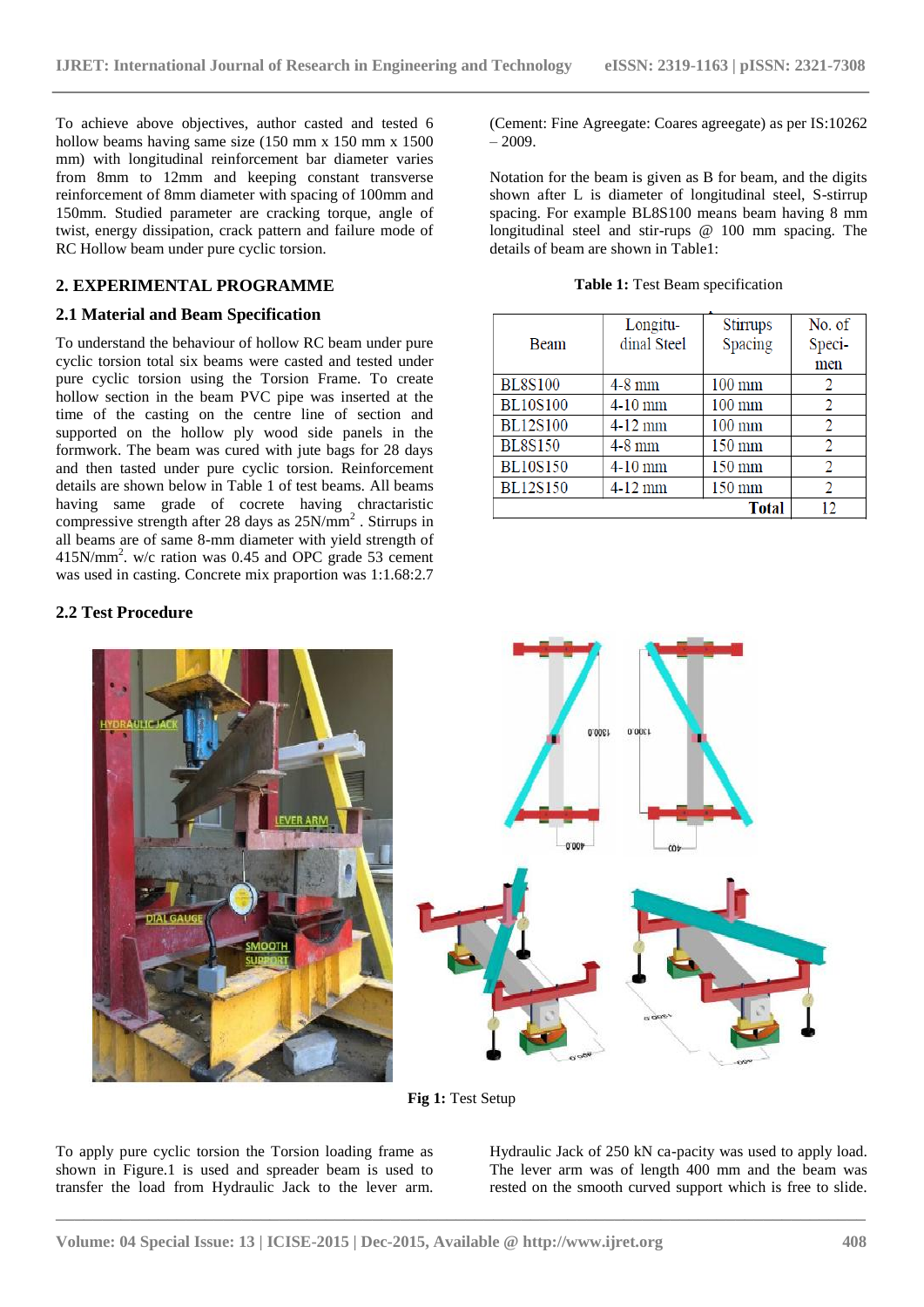RC beam was held in the position with help of bolts to the support and load was applied with Jack. Two Dial gauges were used to measure the deflection of the lever arm and from that rotation was calculated using trigonometry. Cyclic loading was applied as 6 kN, 12 kN, 18 kN cycle and so on. In each load cycle the reading were taken from both loading and unloading process. Then the spreader beam was changed on other end of lever arm and again the same cycle was repeated. This process was repeated until the beam is failed under pure torsion. To calculate torsion on the beam, on each lever arm half of load coming from the jack plus half of the load of spreader beam. Weight of the spreader beam was 0.2 kN and if the total load coming from hydraulic jack is (*P*) then the torque (*T*) applied to the beam will be,

$$
T = \left(\frac{P}{2} + 0.1\right) \times 0.4 \; kNm
$$

Let us say the lever arm be 'a' and the vertical displacement in dial gauge be "y" then from the geome-try the angle of rotation at one end will be, **3.1 Parametric Study**

$$
\theta = tan^{-1}(\frac{y}{a})
$$

As in the actual experiment to achieve symmetry of loading, two dial gauges were placed at each end of beam. To achieve total angle of twist both the results of angle of twist of each end were summed up.

### **3. RESULT AND DISCUSSION**

The test result of beams are detailed for each category of beam and subsequent observations of crack-ing torque, maximum twist and crack pattern are narrated during test. Comparative study of different parameters like cracking torque, no. of cycles that beam has undergone before ultimate failure, energy dissipation during cyclic loading, and angle of twist in each cycle for different category of beam are presented below. It was observed that for same longitudinal steel and different stirrup spacing the no. of load cycle for pure torsion is same. As the amount of longitudinal steel increase the no. of load cy-cle increases.



# **Cracking Torque**

**Fig 2:** Specimen v/s Cracking Torque

**\_\_\_\_\_\_\_\_\_\_\_\_\_\_\_\_\_\_\_\_\_\_\_\_\_\_\_\_\_\_\_\_\_\_\_\_\_\_\_\_\_\_\_\_\_\_\_\_\_\_\_\_\_\_\_\_\_\_\_\_\_\_\_\_\_\_\_\_\_\_\_\_\_\_\_\_\_\_\_\_\_\_\_\_\_\_\_**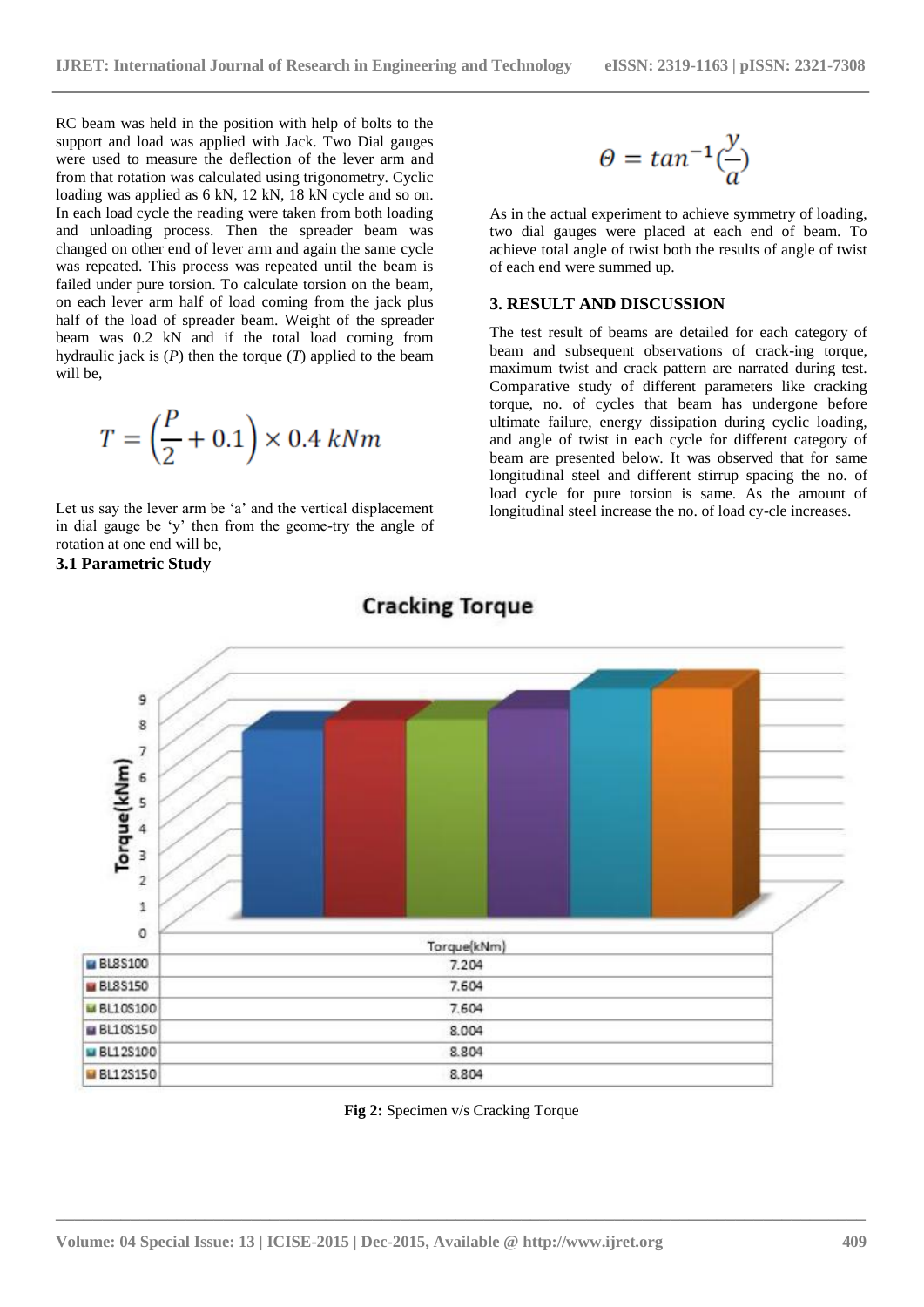

# **Maximum Twist**

**Fig 3:** Specimen v/s Maximum Twist

From Figure 2 can be concluded that the torque is not much affected by lateral as well as longitudinal reinforcement of beam before creaking and only depends on the grade of concrete and immediately after cracking only steel is effective for resisting the torque. It is concluded that as the

stirrups spacing increases the torsional flexibility of beam increases for the same longitudinal steel. It is also observed that optimum spacing of lateral reinforcement is an equally important.



**\_\_\_\_\_\_\_\_\_\_\_\_\_\_\_\_\_\_\_\_\_\_\_\_\_\_\_\_\_\_\_\_\_\_\_\_\_\_\_\_\_\_\_\_\_\_\_\_\_\_\_\_\_\_\_\_\_\_\_\_\_\_\_\_\_\_\_\_\_\_\_\_\_\_\_\_\_\_\_\_\_\_\_\_\_\_\_**

# **Total Energy Dissipation**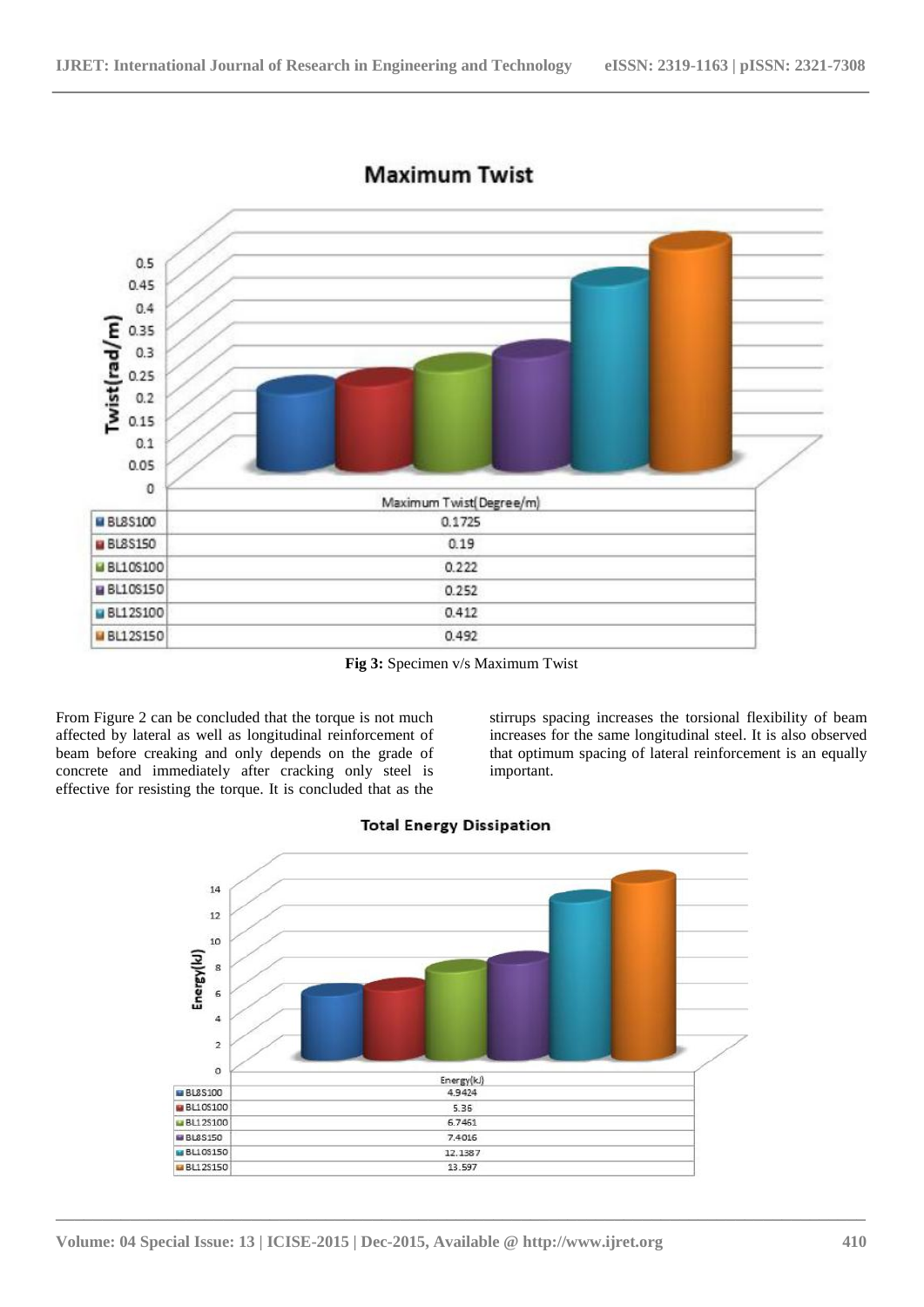

#### **Fig 4:** Specimen v/s Total Energy Dissipation

**(a) Cracking Pattern in Beams**



**<sup>(</sup>b) Space Truss components of a RCC beam under torsion [4]**

**Fig 5:** Creaking Pattern in Beams

**\_\_\_\_\_\_\_\_\_\_\_\_\_\_\_\_\_\_\_\_\_\_\_\_\_\_\_\_\_\_\_\_\_\_\_\_\_\_\_\_\_\_\_\_\_\_\_\_\_\_\_\_\_\_\_\_\_\_\_\_\_\_\_\_\_\_\_\_\_\_\_\_\_\_\_\_\_\_\_\_\_\_\_\_\_\_\_**

From Figure 4, the range of increase in energy dissipation for the same amount of longitudinal rein-forcement and different transverse reinforcement of 100 mm and 150 mm spacing is from 8.45 % to 12.01%. It was observed during test that energy dissipation less during  $1<sup>st</sup>$  and  $2<sup>nd</sup>$  cycle due to just started crack in concrete. From Figure 5, it was observed that most probable first crack was observed at the angle of  $42^{\circ}$  to  $45^{\circ}$  to the bottom of the beam. It was also observed the cracking of concrete was in manner of small concrete struts as seen in space truss analogy and cracks were meeting at nearly right angle to each other.

#### **4. CONCLUSION**

Cracking Torque in all six beams BL8S100, BL10S100, BL12S100, BL8S150, BL10S150, and BL12S150 was observed to be almost same that means steel does not affect the cracking torque and it only depends on the grade of concrete. All six beams BL8S100, BL10S100, BL12S100, BL8S150, BL10S150, and BL12S150 were cracked at par torsional moment. At full cracked condition the elon-gation and buckling of main steel was observed but the stirrups